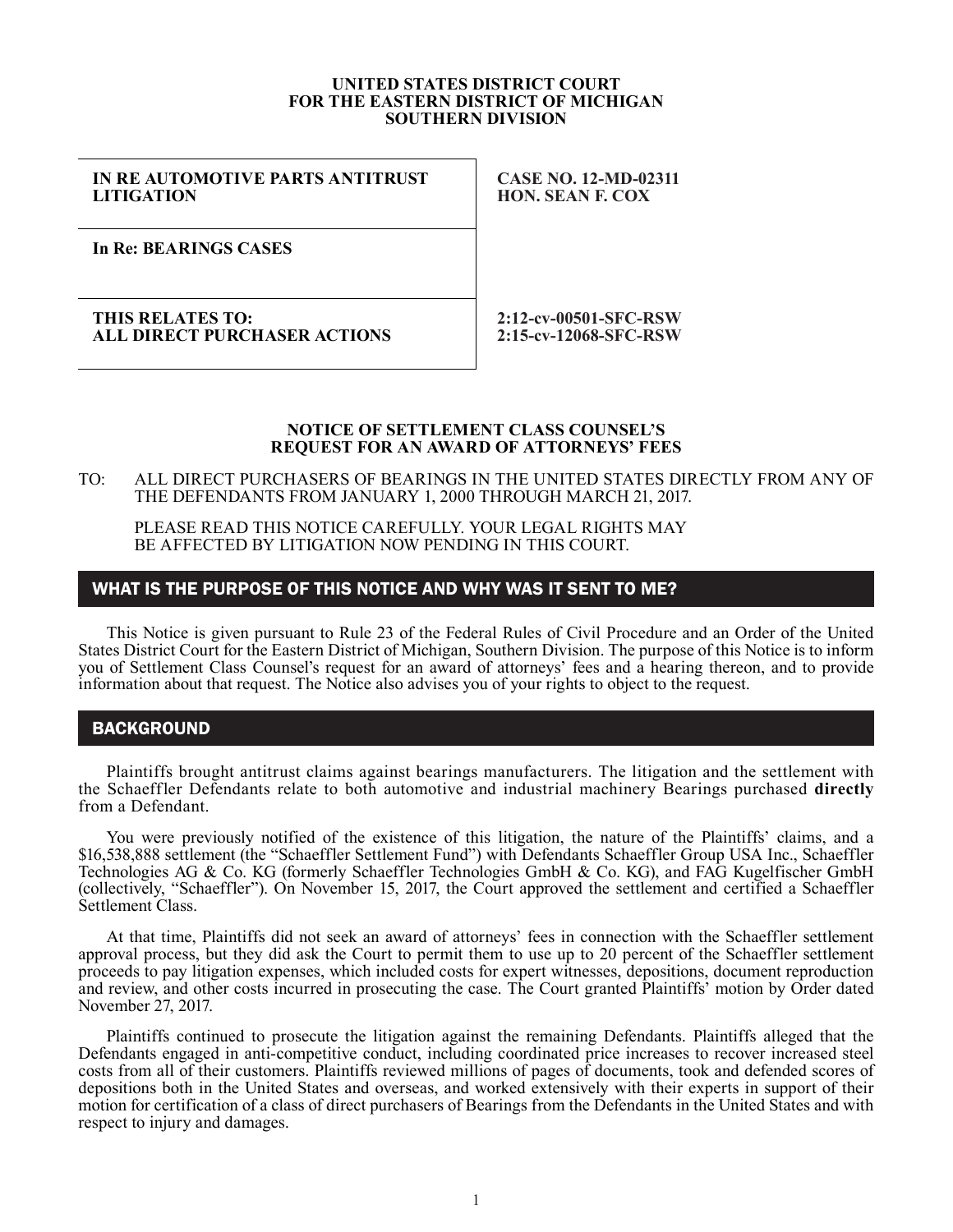Following extensive motion practice, depositions of the parties' experts, and hearings, the Court denied Defendants' motions to exclude the reports and testimony of Plaintiffs' experts. Subsequently, the Court denied Plaintiffs' class certification motion. Plaintiffs sought leave to appeal the Court's class decision, but that petition was denied.

# WHO IS IN THE SCHAEFFLER SETTLEMENT CLASS?

The Schaeffler Settlement Class is defined as follows:

All individuals and entities (excluding any Defendant and its present and former parents, subsidiaries, and affiliates) that purchased Bearings in the United States directly from one or more Defendant from January 1, 2000 through March 21, 2017.

For purposes of the Schaeffler Settlement Class definition, the Defendants are: Schaeffler Group USA Inc.; Schaeffler Technologies GmbH & Co. KG (now Schaeffler Technologies AG & Co. KG); FAG Kugelfischer GmbH; JTEKT Corporation; Koyo Corporation of U.S.A.; Koyo France SA.; Koyo Deutschland GmbH; Nachi-Fujikoshi Corp.; Nachi America Inc.; Nachi Technology, Inc.; Nachi Europe GmbH; NSK Ltd.; NSK Americas, Inc.; NSK Europe Ltd.; NSK Corporation; AB SKF; SKF GmbH; SKF USA Inc.; NTN Corporation; NTN USA Corporation; NTN Walzlager GmbH; and NTN-SNR Roulements SA.

## WHAT ARE SETTLEMENT CLASS COUNSEL REQUESTING?

Plaintiffs DALC Gear & Bearing Supply Corp., McGuire Bearing Company, and Sherman Bearings, Inc. were appointed by the Court to serve as Class Representatives for the Schaeffler Settlement Class. The Court appointed the law firms of Freed Kanner London & Millen LLC, Kohn, Swift & Graf, P.C., Preti Flaherty Beliveau & Pachios LLP, and Spector Roseman & Kodroff, P.C. to serve as "Co-Lead Settlement Class Counsel" for the Settlement Class. These firms, together with other firms including Cera LLP and Cohen Milstein Sellers & Toll PLLC, which worked extensively with Co-Lead Settlement Class Counsel on this case, are referred to collectively as "Settlement Class Counsel."

On August 20, 2020, the Court granted Settlement Class Counsel's motion for reimbursement of litigation costs and expenses in the amount of \$6.5 million and authorized service awards of \$50,000 to the class representatives. No attorneys' fees for this settlement have been previously requested or awarded.

Settlement Class Counsel, together with other law firms that have worked on this litigation, now intend to file a motion for an award of attorneys' fees for their efforts in prosecuting this case since its inception, which will be available for you to review on the website for this litigation at www.AutoPartsAntitrustLitigation.com/Bearings. Settlement Class Counsel are requesting a fee award in the amount of one-third of the net Schaeffler Settlement Fund, which is currently approximately \$6.6 million.

If you are a member of the Schaeffler Settlement Class and you wish to object to the request for an award of attorneys' fees you must do so in writing in accordance with the procedures for objections set forth below. If you do not oppose Settlement Class Counsel's request, you do not need to do anything.

# WHEN WILL THE COURT CONSIDER THIS MATTER AND HOW CAN I TELL THE COURT WHAT I THINK?

The Court will hold a hearing on November 18, 2021, at 2:00 p.m., at the Theodore Levin United States Courthouse, 231 West Lafayette Boulevard, Detroit, MI 48226, Courtroom 272 (or such other courtroom as may be assigned for the hearing), to determine whether to approve Settlement Class Counsel's request for an award of attorneys' fees. If the Court believes that it is appropriate, the hearing may be conducted remotely by telephone or other electronic means. If the Court decides to hold the hearing remotely, Settlement Class Counsel will post that information on the website for this litigation (www.AutoPartsAntitrustLitigation.com/Bearings) and provide any class member that has informed the Court that it intends to participate at the hearing the information required to do so remotely. The hearing may be rescheduled, continued or adjourned, and the courtroom assigned for the hearing may be changed, without further notice to you. The Court may rule on the papers if no objections are timely filed.